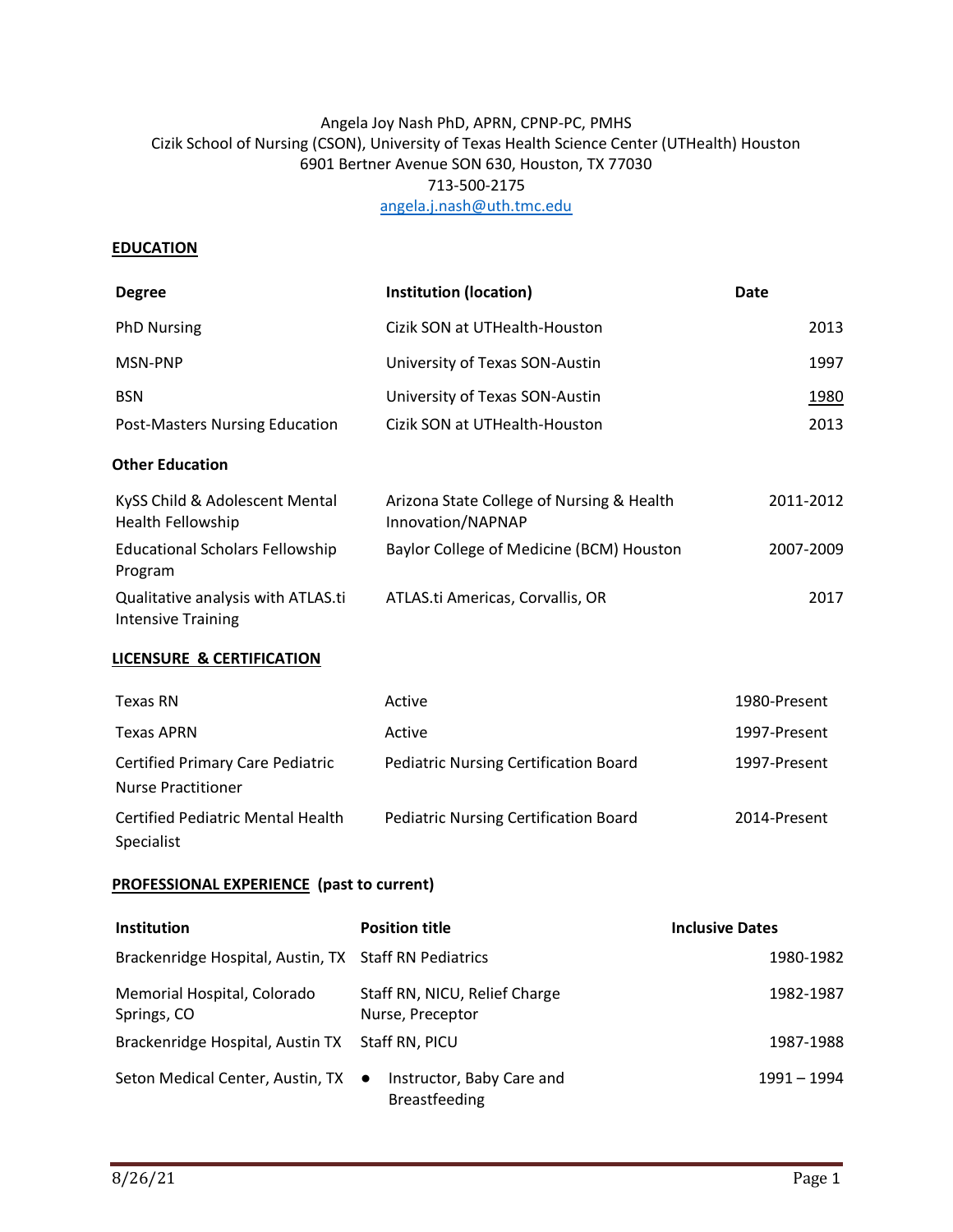|                                                                                   | <b>Staff RN NICU</b><br>Parent Educator<br>RN Pediatric Home Care                                | 1991<br>1989-1991<br>1988-1991 |
|-----------------------------------------------------------------------------------|--------------------------------------------------------------------------------------------------|--------------------------------|
| Brackenridge Hospital Austin, TX                                                  | <b>RNC NICU</b>                                                                                  | 1991-1993                      |
|                                                                                   |                                                                                                  |                                |
| Austin Travis Co. Health<br>Department                                            | Staff RN Pediatrics, East Austin<br>Clinic                                                       | 1993-1997                      |
| Larry Lewellyn D.O., Austin, TX                                                   | Pediatric Nurse Practitioner (PNP)                                                               | 1997-1998                      |
| Seton Healthcare Network,<br>Austin, TX                                           | Project Coordinator/ PNP Skippy<br><b>Express Mobile Clinic</b>                                  | 1998-2000                      |
| Panda Pediatrics: San Marcos, TX                                                  | PNP (part time)                                                                                  | 2000-2001                      |
| People's Community Clinic,<br>Austin, TX                                          | <b>PNP</b>                                                                                       | 2000-2005                      |
| Baylor College of Medicine (BCM)<br>Houston, TX<br>Texas Children's Hospital      | Instructor of Pediatrics, Academic<br><b>General Pediatrics</b><br>Mobile Clinic Team leader/PNP | 2005-2010                      |
| <b>UTHealth SON</b>                                                               | <b>Research Assistant Doctoral</b><br>Casual faculty                                             | 2010-2013<br>2011-2013         |
| Texas Family Pediatrics, Missouri<br>City, TX                                     | PNP (part time)                                                                                  | 2010-2013                      |
| <b>UTHealth CSON</b>                                                              | <b>Assistant Professor of Nursing</b>                                                            | 2013-Present                   |
| UTHealth CSON's AVANCE Health PNP (faculty practice)<br>& Wellness Clinic         |                                                                                                  | 2016                           |
| Santa Maria Hostel Inc.                                                           | PNP/ Children's health consultant<br>(faculty practice)                                          | 2017-2020                      |
| Avenue 360 Health & Wellness                                                      | PNP (faculty practice) and SBIRT<br>grant implementation                                         | 2020-present                   |
| <b>UTHealth HEROES Project</b><br>(Houston Emergency Opioid<br>Engagement System) | PNP (faculty practice) Medication<br>Assisted Treatment for youth with<br><b>OUD</b>             | 2021-present                   |
| <b>UTHealth CSON</b>                                                              | <b>Associate Professor of Nursing</b>                                                            | 2021-Present                   |

# **HONORS & AWARDS (past to current)**

| Magna cum laude graduate | University of Texas Austin                                                        | 1980                         |
|--------------------------|-----------------------------------------------------------------------------------|------------------------------|
| Member Sigma Theta Tau   | University of Texas Austin<br>University of Texas Austin<br>Cizik SON at UTHealth | 1980<br>1997<br>2011-Present |
| Service with Heart Award | Texas Children's Hospital                                                         | 2007                         |
| Hero of the Heart Award  | <b>Ronald McDonald Charities</b>                                                  | 2010                         |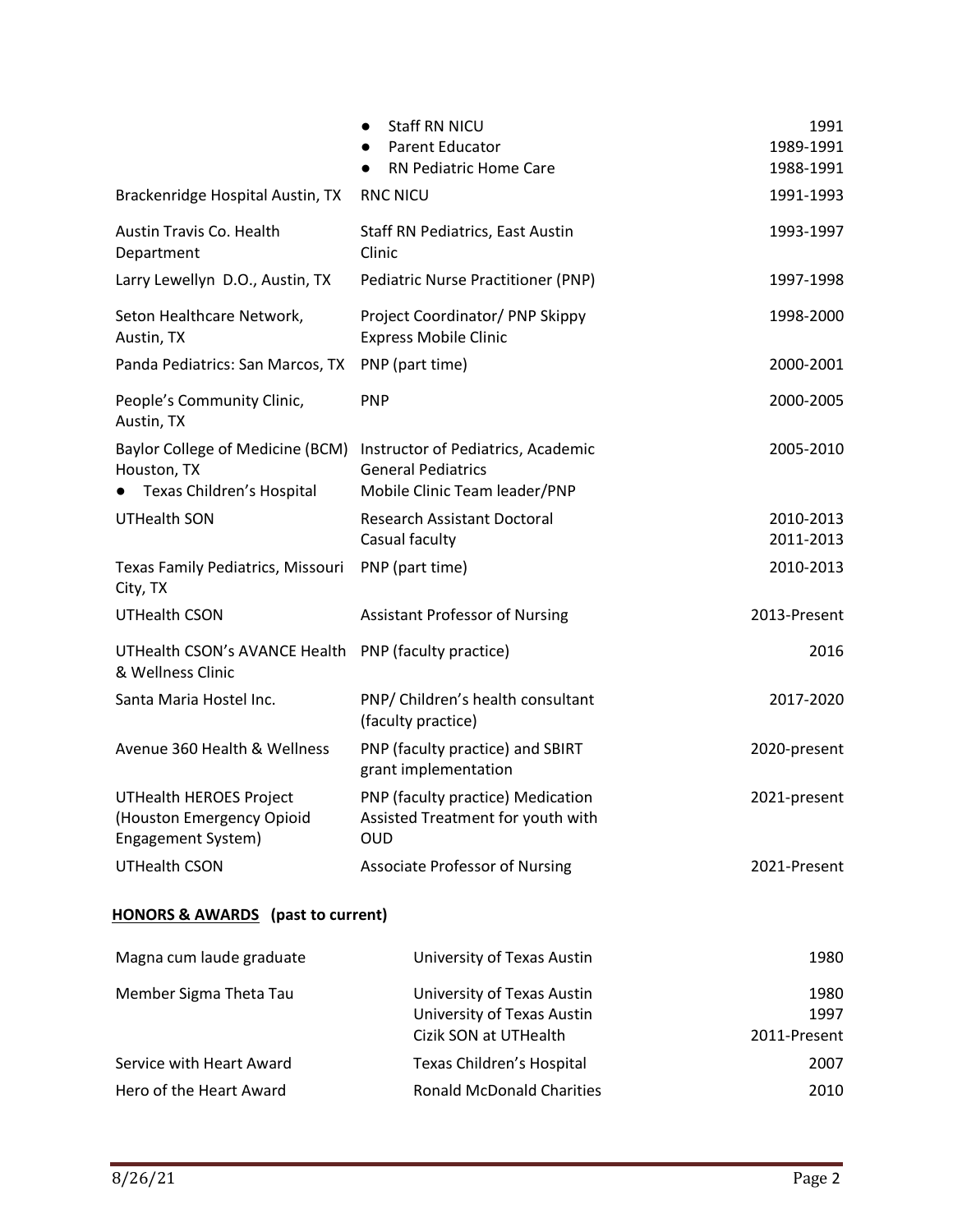| Patricia L. Starck Accelerated PhD<br>Program / George Foundation Scholar | Cizik School of Nursing at UTHealth                               | 2010-2013    |
|---------------------------------------------------------------------------|-------------------------------------------------------------------|--------------|
| PhD Scholarship Award                                                     | <b>Texas Gulf Coast Nursing Staff Development</b>                 | 2012         |
| Community Health & Service Award                                          | Cizik School of Nursing at UTHealth Faculty                       | 2013         |
| Conference Travel Awards                                                  | Association of Medical Education & Research<br>on Substance Abuse | 2011<br>2013 |
| Poster Award (Honorable mention)                                          | University of Texas Academy of Health<br>Science Education        | 2016         |
| Developmental/Behavioral/Mental<br>Health SIG Advocacy Award              | National Association of Pediatric Nurse<br><b>Practitioners</b>   | 2019         |
| 2019 Outstanding Researcher Award                                         | National Association of Alternative Peer<br>Groups                | 2019         |

## **GRANTS**

#### **Research Grants (past to current)**

| Motivational Interviewing to<br>promote weight reduction for<br>overweight pediatric patients           | <b>BCM Academic General</b><br>Pediatrics                                  | PI       | \$1,000            | 2008-2009 |
|---------------------------------------------------------------------------------------------------------|----------------------------------------------------------------------------|----------|--------------------|-----------|
| The Alternative Peer Group:<br>Recovery from Adolescent SUD                                             | <b>NAPNAP Foundation</b><br>Sigma Theta Tau Zeta Pi                        | PI<br>PI | \$2,500<br>\$1,000 | 2012-2013 |
| RRU-013: Recovery Oriented<br>Research Methods for Youth in<br>an Alternative Peer Group<br>(RORMY-APG) | The Hogg Foundation for Mental<br>Health: University of Texas at<br>Austin | PI.      | \$21,987           | 2016-2018 |

## **Educational Grants (past to current)**

| D56 HP 10306: Pre-doctoral<br><b>Training in Primary Care</b>                  | Bureau of Health Professions,<br><b>Health Resources and Services</b><br>Administration | Co-l<br>PI: W.<br>Huang MD                        | \$441,827   | 2008-2011 |
|--------------------------------------------------------------------------------|-----------------------------------------------------------------------------------------|---------------------------------------------------|-------------|-----------|
| <b>Other Funded Projects Including Contracts for Service (past to current)</b> |                                                                                         |                                                   |             |           |
| 1H79TI084057-01: Avenue<br>360 SBIRT Project                                   | Substance Abuse & Mental<br><b>Health Services</b><br>Administration                    | Education<br>implementation &<br>Provider Liaison | \$4,968,260 | 2021-2026 |

#### **PUBLICATIONS**

## **Peer Reviewed Publications**

**Nash, A.J.** & Bukstein, O. (2015). Addressing adolescent alcohol abuse in primary care. *International Journal of Child & Adolescent Health. Special issue: Management of substance abuse. 7 (4).* 319-330*.* **(Invited)**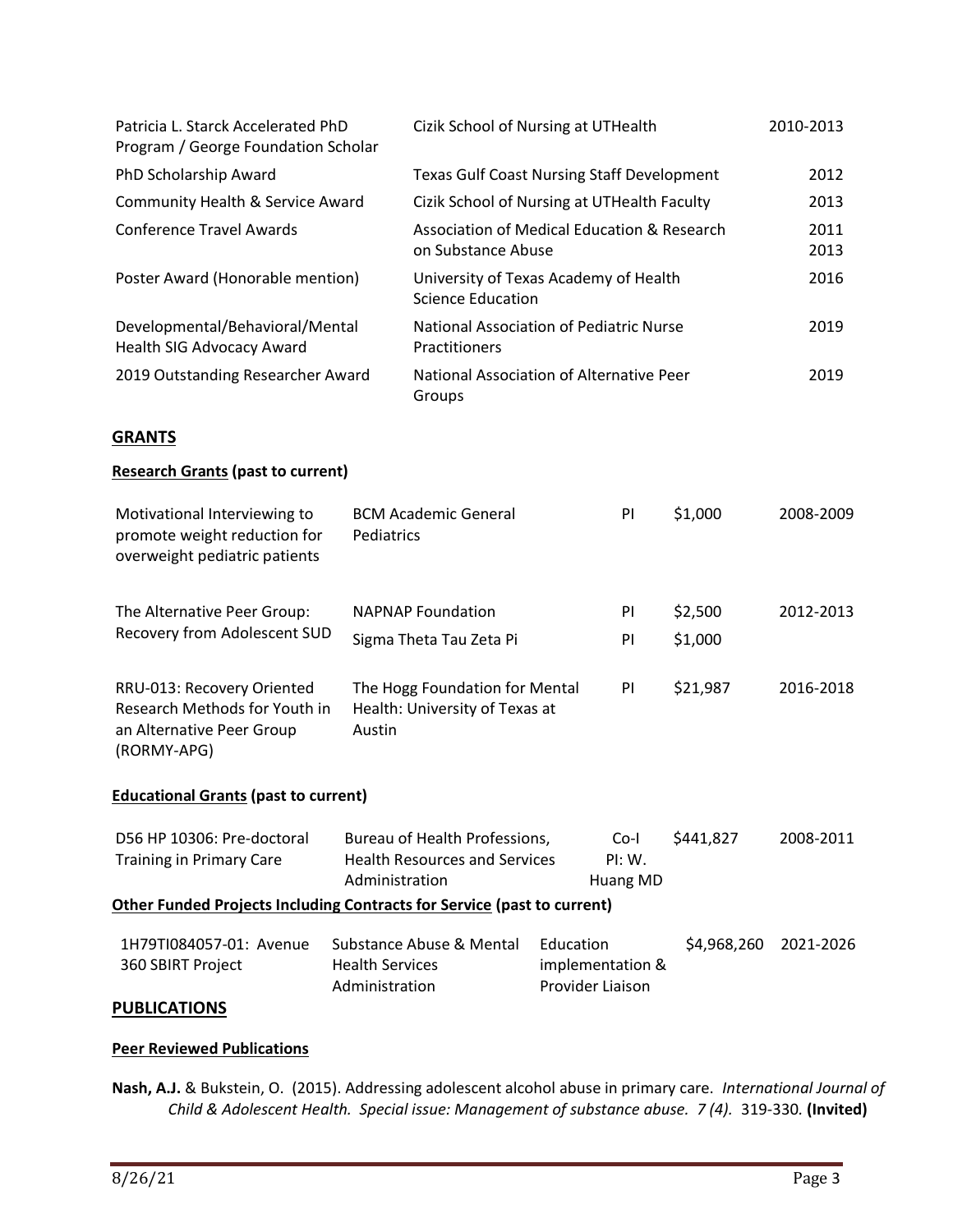- **Nash A. J**., Marcus M. T., Engebretson, J.C. Bukstein OG. (2015). Recovery from adolescent substance use disorder: Young people in recovery describe the process and keys to success in an alternative peer group. *Journal of Groups in Addiction & Recovery.*10 (4). doi: 10.1080/1556035X.2015.1089805
- Holleran-Steiker, L.K., **Nash, A.,** Counihan, C., White, W., Harper, K. (2015). Transforming Austin: Augmenting the system of care for adolescents in recovery from substance use disorders. Alcoholism and Drug Dependence.3 (3). 1-7. doi: 10.4172/2329-6488.1000203. [https://www.longdom.org/open](https://www.longdom.org/open-access/transforming-austin-augmenting-the-system-of-care-for-adolescents-inrecovery-from-substance-use-disorders-2329-6488-1000203.pdf)[access/transforming-austin-augmenting-the-system-of-care-for-adolescents-inrecovery-from-substance](https://www.longdom.org/open-access/transforming-austin-augmenting-the-system-of-care-for-adolescents-inrecovery-from-substance-use-disorders-2329-6488-1000203.pdf)[use-disorders-2329-6488-1000203.pdf](https://www.longdom.org/open-access/transforming-austin-augmenting-the-system-of-care-for-adolescents-inrecovery-from-substance-use-disorders-2329-6488-1000203.pdf)
- **Nash, A**.J. & Collier, C. (2016). The Alternative Peer Group: A developmentally appropriate recovery support model for adolescents. *Journal of Addictions Nursing, 27 (2).* doi:10.1097/JAN.0000000000000122
- Bitting, S., **Nash, A.J.,** & Ochoa, A. (2016). Houston Recovery Initiative: A rich case study of building recovery communities one voice at a time. *Journal of Addictions Nursing, 27 (2).* doi: 10.1097/JAN.0000000000000123
- **Nash, A.J.,** Marcus, M.T., Cron, S., Scamp, N., Truitt, M., McKenna, Z. (2017). Preparing Nursing Students to Work with Patients with Alcohol or Drug-Related Problems. *Journal of Addictions Nursing, 28 (3).* 124-130. doi: 10.1097/JAN.0000000000000175
- **Nash, A.J.,** Davies, L. (2017). Fetal Alcohol Spectrum Disorders: What Pediatric Providers Need to Know. *Journal of Pediatric Health Care, 31 (5).* 594-606. doi: 10.1016/j.pedhc.2017.04.002
- **Nash, A.J.;** Engebretson, J.; Collier, C.; Cron, S. (2019). Testing the feasibility of measuring recovery in adolescent participants of an Alternative Peer Group: Lessons learned and next steps. *Journal of Adolescent Research. 34 (6).* 1-28. doi: 10.1177/0743558418822332
- **Nash, A. J.,** Hennessy, E. A., & Collier, C. (2019). Exploring recovery capital among adolescents in an Alternative Peer Group. *Drug and Alcohol Dependence.* 199. 136-143. <https://doi.org/10.1016/j.drugalcdep.2019.02.025>
- **Nash, A.J.** (2020). The twelve steps and adolescent recovery: A concise review. *Substance Abuse: Research and Treatment, 14*, 1-6. doi:https://doi.org/10.1177/1178221820904397 **(Invited)**
- Smith, N. Z. Y., Vasquez, P. J., Emelogu, N. A., Hayes, A. E., Engebretson, J. C., & **Nash, A. J.** (2020). The Good, the Bad, and Recovery: Adolescents describe the advantages and disadvantages of Alternative Peer Groups. *Substance Abuse: Research and Treatment, 14*, 1-9. doi:10.1177/1178221820909354 **(Invited)**
- Carranza, A., Munoz, P. **Nash, A.J.** (2020). Comparing Quality of Care in Medical Specialties between Nurse Practitioners and Physicians: A Systematic Review. *Journal of the American Association of Nurse Practitioners.* 33 (3). 184-193. doi: 10.1097/JXX.0000000000000394
- **Nash, A.J**. Hennessy, E.A., Collier, C. & Kelly, J.F (2020). Young people's perceptions of the 12-steps' role in supporting their recovery (or not). *Journal of Child and Adolescent Substance Abuse.* doi: 10.1080/1067828X.2020.1766619
- Dombalis, S. & **Nash, A.J.** (2020). The effect of statins in children and adolescents with familial hypercholesterolemia: A systematic review. *Journal of Pediatric Healthcare.* 00, 1−12. doi 10.1016/j.pedhc.2020.11.007. **Selected by JPHC editorial team to be featured in a national media press release, June, 2021.**

#### **Non-Peer Reviewed Publications**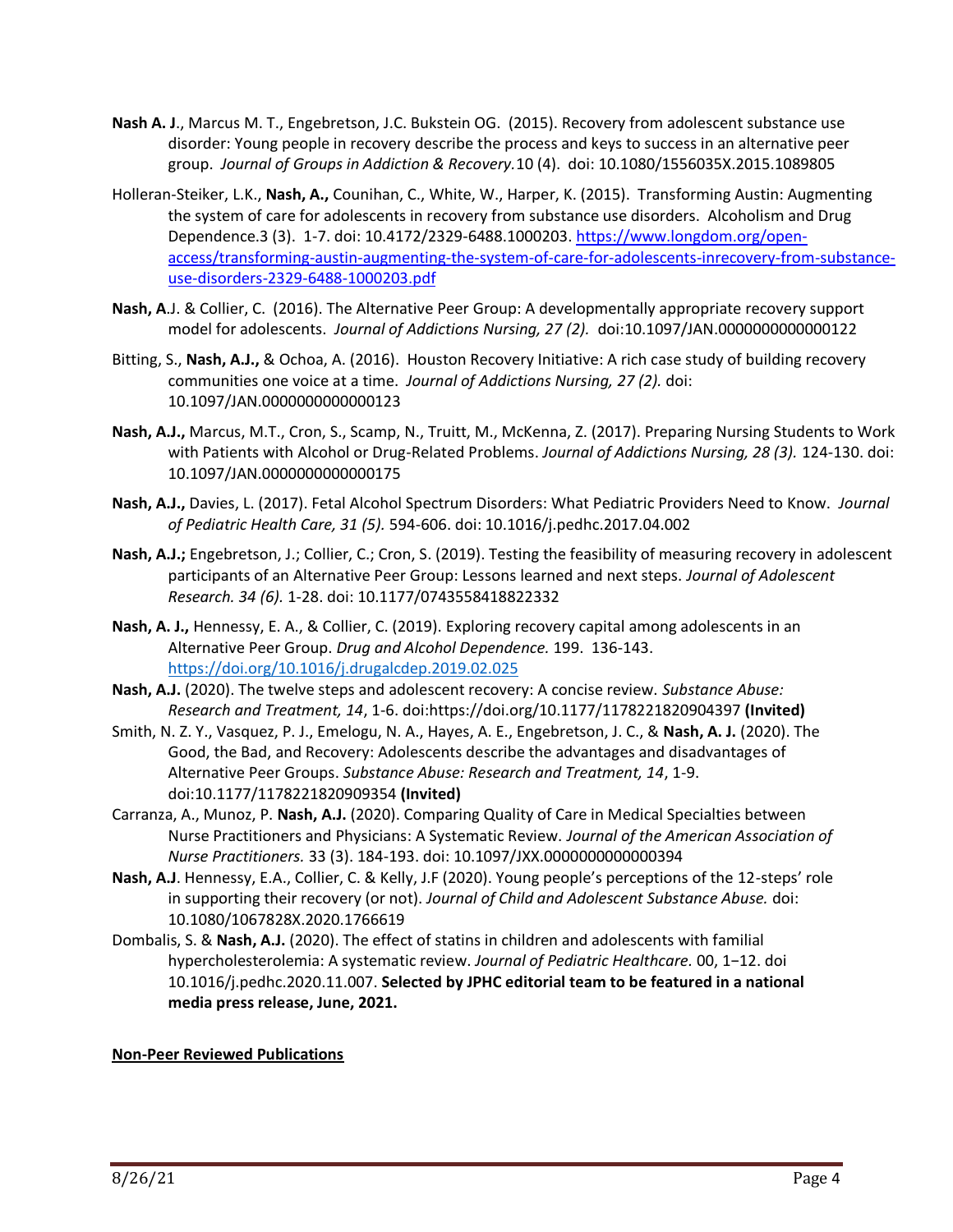**Nash, A.J**., Edens, A.T. & Cates, J.C (2016) *Keeping the Alternative Peer Group "Healthy": Hard Won Lessons from APG Leaders.* Association of Alternative Peer Groups. [https://static1.squarespace.com/static/54b1b444e4b07e1baddc07d6/t/60ca95eaf989bc62eade](https://static1.squarespace.com/static/54b1b444e4b07e1baddc07d6/t/60ca95eaf989bc62eade279d/1623889387344/Keeping+the+APG+Healthy.pdf) [279d/1623889387344/Keeping+the+APG+Healthy.pdf](https://static1.squarespace.com/static/54b1b444e4b07e1baddc07d6/t/60ca95eaf989bc62eade279d/1623889387344/Keeping+the+APG+Healthy.pdf)

## **Books & Chapters (past to current)**

**Nash, A.J.,** & Bukstein, O. (2013). Primary care management of alcohol use disorders of adolescence and young adults. In Greydanus, D. E., Gabriel, K., Patel, D. R., & Joav, M. Substance abuse in adolescents and young adults, A manual for pediatric and primary care clinicians. (pp145-158). Berlin, Boston: De Gruyter. doi:10.1515/9783110311389.<https://www.degruyter.com/view/product/205530> **(Invited)**

- **Nash, A. J.,** & Bukstein, O. G. (2015). Alcohol use disorders: Primary care management. In J. Merrick (Ed). *Child and adolescent health yearbook, 2014* (pp. 319-330). Retrieved from: [https://www.novapublishers.com/catalog/product\\_info.php?products\\_id=53832&osCsid=d050bd67774](https://www.novapublishers.com/catalog/product_info.php?products_id=53832&osCsid=d050bd6777476ca861f01bee45738d86) [76ca861f01bee45738d86](https://www.novapublishers.com/catalog/product_info.php?products_id=53832&osCsid=d050bd6777476ca861f01bee45738d86) **(Invited)**
- **Nash A.J.** & Bukstein O.G. (2019). Primary care management of alcohol use disorders of adolescence and young adults. In Greydanus, D. E., Kaplan, G., Patel, D. R., & Joav, *M. Substance abuse in adolescents and young adults, A manual for pediatric and primary care clinicians.* 2nd Ed. (pp ). New York, N.Y.: Nova Science. **(Invited)**

## **Media & Other Creative Products**

None

#### **Peer Reviewed Published Abstracts**

- **Nash, A.J.** (2014). *The Alternative Peer Group: Lessons from "winners" of an adolescent recovery support program.* In Gordon, A. Highlights, abstracts and awards. Substance Abuse Association for Medical Education and Research (AMERSA) 37th Annual Conference, [abstract Supp 1]): 34.
- **Nash, A. J.** (2017). *Operationalizing Youth Recovery*. In Gordon, A. Highlights, abstracts and awards. *Substance Abuse* Association for Medical Education and Research (AMERSA) 40th Annual Conference, (38 (1); [abstract Supp 1]): 37.
- **Nash, A.J.,** Giraldi, K., Collier, C., Engebretson, J.E., Cron, S. (2019). *Lessons Learned on Recruitment and Retention from the Pilot Study Recovery-Oriented Research Methods for Youth in an Alternative Peer Group (RORMY-APG).* In: Gordon AJ. AMERSA's 42nd annual meeting: highlights, abstracts and awards, and an appreciation to our peer reviewers. Substance Abuse, 40(1):2-3 (Supp 2, page 26). PMID 31180808. https://doi.org/10.1080/08897077.2019.1613824

#### **PRESENTATIONS**

#### **International**

None

**National**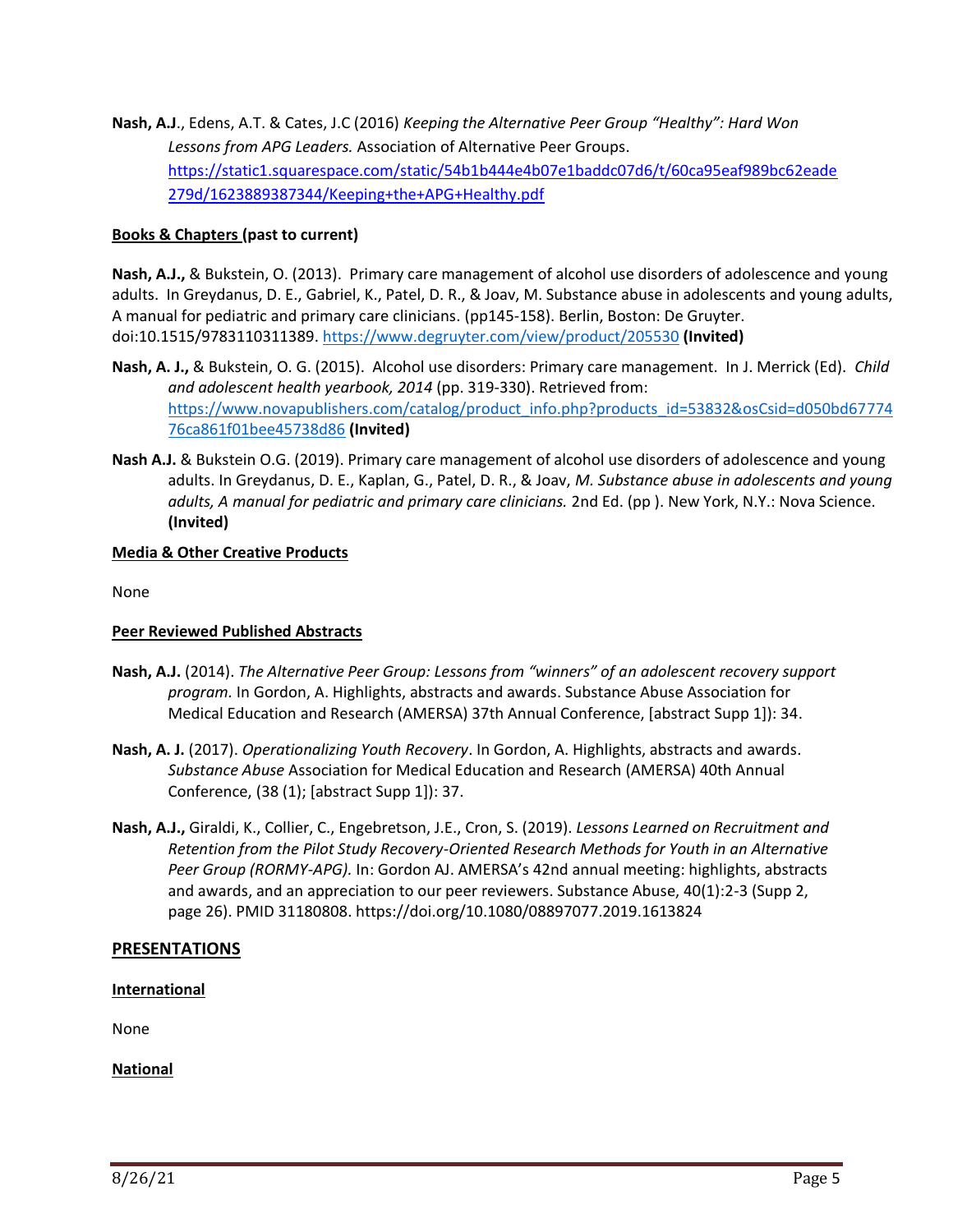- **Nash, A.J**. & Duryea, T. (4/15/2010). *Use of motivational interviewing to promote weight reduction for obese children & adolescents.* **Poster** presented at the National Association of Pediatric Nurse Practitioners 31st Annual Conference, Chicago, IL.
- **Nash, A.J.** (7/15/2010). *Management of Head Trauma in the School Setting*. **Invited presentation** given at the 26th Annual Advances in School Nursing Conference (American Healthcare Institute & National Association of School Nurses), Houston, TX.
- Huang, W., Misra, M. & **Nash, A.J.** (2/4/2012). *Standardized patient cases to assess third-year students' skills in caring for the underserved.* **Podium presentation** given at the Society of Teachers of Family Medicine annual Conference on Medical Student Education, Long Beach, CA.
- **Nash, A.J.** (4/18/2013). *A Critical review of adolescent substance abuse treatment models from Bronfenbrenner's developmental perspective.* **Poster** presented at the National Association of Pediatric Nurse Practitioners (NAPNAP) 34th Annual Conference, Orlando, FL.
- **Nash, A.J.** (11/7/2013). *What can we learn from winners of an alternative peer group about engagement in treatment for adolescent substance use disorders?* **Podium presentation** given at the Association for Medical Education & Research in Substance Abuse (AMERSA) 2013 National Conference, Washington DC.
- **Nash, A.** (3/14/2014). *The Alternative Peer Group: A developmentally grounded model for adolescents with SUD*. **Poster** presented at the National Association of Pediatric Nurse Practitioners (NAPNAP) 35th Annual Conference, Boston, MA.
- **Nash, A.J.** (3/ 14/2015). *Practical Tips for Managing Pediatric Alcohol Abuse.* **Invited speaker,** NAPNAP's 36th Annual Conference on Pediatric Health Care. Las Vegas NV.
- **Nash A.J.** (3/18/2016). *Fetal Alcohol Spectrum Disorders: What primary Care Clinicians Need to Know*. **Invited speaker**, NAPNAP's 37th Annual Conference on Pediatric Health Care. Atlanta, GA.
- **Nash A.J.** (10/7/2016). *Addressing Stigma for Patients with Alcohol or Drug Related Problems through an Innovative Nursing Community Practicum*. **Invited speaker**, the IntNSA 40th Annual Educational Conference, Las Vegas, NV.
- **Nash AJ** (11/3/2016). *Operationalizing Youth Recovery*. **Podium presentation** given at the 2016 AMERSA National Conference, Washington, D.C.
- **Nash, A.J.,** Basinger, S., & Collier, C. (2/10/17). *Alternative Peer Group Research: How and Why It Works.* **Invited speaker**, Alternative Peer Group Conference, Houston, TX.
- **Nash, AJ** (3/18/2017). *The Impact of Prenatal Opioid Exposure on the Fetus, Infant, and Child.* **Invited speaker,** NAPNAP 38th National Conference, Denver, CO.
- **Nash, AJ** & Collier C. (7/12/17). *The Alternative Peer Group: a Model for Adolescent Recovery.* **Invited speaker** for Mid-America Addiction Technology and Treatment Transfer Center's Teen TX IQ webinar.
- **Nash, AJ.** (4/7/18). *Adolescent substance use and addiction: What pediatric nurses need to know.* **Invited Plenary speaker** Society for Pediatric Nursing National Conference. Denver, CO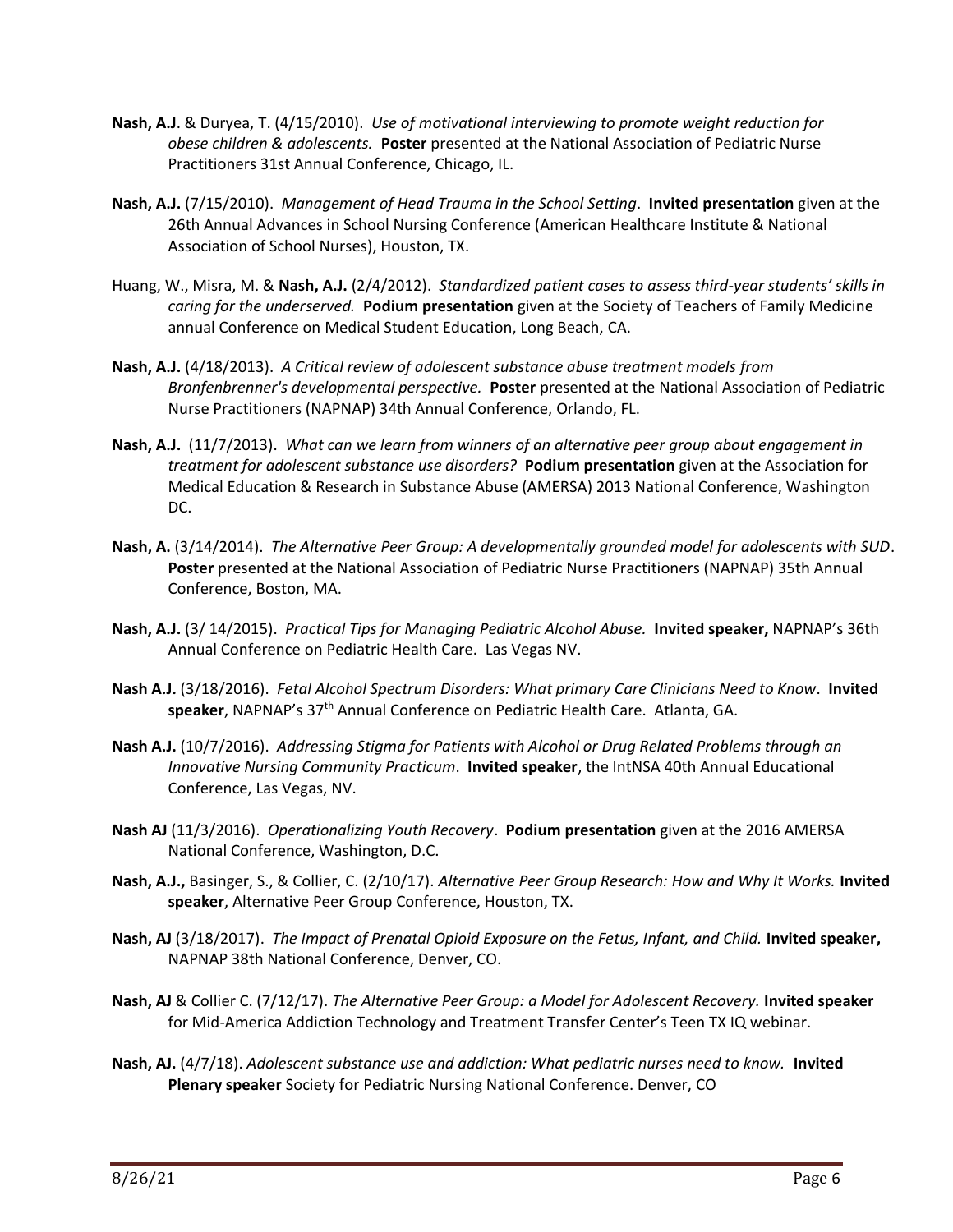- **Nash, AJ.,** & Collier, C. (7/10/18). *Alternative Peer Group Research*. **Invited speaker**, Assn. Of Recovery in Higher Education/Assn. of Recovery Schools/Assn. of Alternative Peer Groups (ARHE/ARS/AAPG) Conference, Houston, TX.
- **Nash, AJ.,** Giraldi, K., Collier, C., Engebretson, J. & Cron, S. (11/8/2018). *Lessons learned on recruitment and retention from the pilot study Recovery-Oriented Research Methods for Youth in an Alternative Peer Group* (RORMY-APG). **Poster** presented at the 42nd Annual AMERSA National Conference, San Francisco, CA.
- **Nash, A.J.** (3/7/2019). *Adolescents' journey from alcohol or drug misuse to substance use disorder: Practical*  pointers for prevention. **Invited speaker** NAPNAP 40<sup>th</sup> National Conference, New Orleans, LA.
- **Nash, A.J.,** Hennessy, E.A., Collier, C. (4/4/19). *The Alternative Peer Group: A model for building recovery capital in adolescents*. **Poster** presented at the Collaborative Perspectives on Addiction Annual Meeting of the Society of the Division on Addiction Psychology of the American Psychological Association, Providence, RI.
- **Nash, A.J.,** Hennessy, E.A., Collier, C. (6/30/19). *Building adolescent recovery capital*. **Invited speaker** for 10<sup>th</sup> National (ARHE/ARS/AAPG Conference, Boston, MA.
- **Nash, A.J.,** Hennessy, E.A., Collier, C. (7/1/19). *Adolescents' perceptions of the 12-Steps' role in supporting their recovery (or not)*. **Invited speaker** for 10th National ARHE/ARS/AAPG Conference, Boston, MA.
- **Nash A.J.** & Collier, C. (6/29/19). *Alternative Peer Group Research Update: Why We Need It & How It Works.* **Invited speaker** for 10<sup>th</sup> National ARHE/ARS/AAPG Conference, Boston, MA.
- **Nash, A.**J., Wilkerson, J.M., DiPaola, A., & Coller, C. (4/2/20). *Keeping the Alternative Peer Group healthy: A qualitative inquiry*. **Poster** presented virtually (Twitter) in lieu of the Collaborative Perspectives on Addiction annual meeting, San Diego, CA.
- Wilkerson, J.M., Di Paola A., Obekpa, E., **Nash A,** & Schick V. (4/3/20). *Adult adverse life experiences*  among stimulant-using sexual and gender minority persons. Poster presented virtually (Twittter) in lieu of the Collaborative Perspectives on Addiction Annual Meeting, San Diego, CA.
- **Nash, A.J.** (6/23/20). *The Twelve Steps and Adolescent Recovery: A review of the research.* **Invited Speaker** for 11th National ARHE/ARS/AAPG Conference, Virtual conference in lieu of San Diego, CA.
- **Nash, A.J.** & Wilkerson, J.M**.** (6/23/20). *APG Research Update and Agenda.* **Invited Speaker** for 11th National ARHE/ARS/AAPG Conference, Virtual conference in lieu of San Diego, CA.
- **Nash, A.J.** & Wilkerson, J.M. (6/24/20). *Keeping the Alternative Peer Group "Healthy": Hard won lessons from APG leaders*. **Invited Speaker** for 11th National ARHE/ARS/AAPG Virtual Conference, in lieu of San Diego, CA.
- Hennessy, E. A., Jurinsky, J., Simpson, H. & **Nash, A.** (2021, March). Parent and family mechanisms of social recovery capital for youth recovery. **Poster** presented at the Collaborative Perspectives on Addiction Annual meeting (Virtual). **Received CPAs 2021 Conference Registration Award.**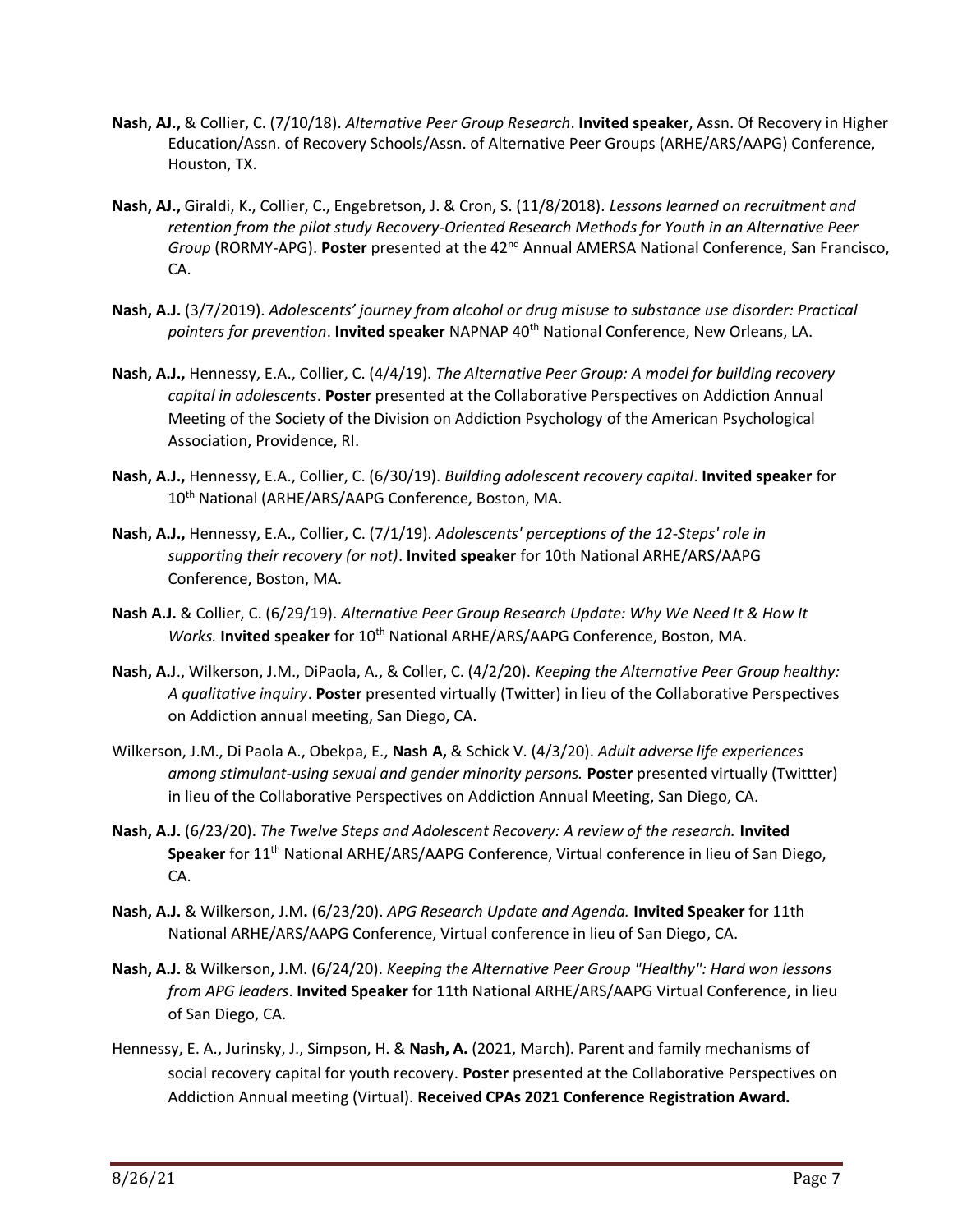- **Nash, A.**J. (3/26/2021). *Helping children and adolescents who live in families affected by substance use disorders.* **Invited speaker** for NAPNAP 42nd National Conference on Pediatric Health Care Virtual Conference, in lieu of Orlando, Fla.
- Hennessy, E.A. & **Nash, A.J.** (5/6/2021). *Building adolescent and family recovery capital through an Alternative Peer Group.* **Invited speaker** for the Assn. of Recovery in Higher Education/Trusted Provider Network-Health' on-demand webinar.
- Tran, C. K., Casarez, R. L., **Nash, A.,** & Wilkerson, J. M. (11/4/21). *Associations of psychological distress and alcohol use patterns among older adults of sexual minority status and heterosexual peers.*  **Poster** presented at the 2021 Transforming Care Through Evidence and Policy, AMERSA National Conference, Virtual, United States.

## **Regional/State**

- **Nash, A.J.** & Duryea, T. (2/12/2009). *An obesity program for underserved patients: Is directive counseling effective? Poster* presented at the Academic Pediatric Association Southern Regional Meeting, New Orleans, LA.
- **Nash, A.J.** (9/23/2014). *Fetal Alcohol Spectrum Disorders: the Basics.* **Invited speaker** the March of Dimes 19th Annual Visiting Professorship in Nursing Conference. Houston, TX.
- Truitt, M. **& Nash, A.J.** (2/18/2016). *Preparing nursing students to care for patients with substance-related problems.* **Poster** presented at the 2016 Innovations in Healthcare Education: Annual Meeting. Austin, TX **(Honorable Mention)**
- Kowalchuk, A.; **Nash, A.,** & Hansford, M. (5/16/16). *Caring for Pregnant Women with Substance use Disorders*. **Invited speaker,** the Texas Department of State Health Services' Neonatal Abstinence Syndrome Symposium. Austin, TX.
- **Nash, A.** (6/8/17). *Stigma and Hope for Recovery.* **Invited speaker** Texas Nurses' Association District 9 Conference, Impact of Opioid Use Disorder Epidemic: Implications for Current Nursing Practice. Houston, TX.
- Hennessy, E. A. & **Nash, A.J.** (scheduled for 6/24/2021). *Supporting Adolescents and their Families in Stopping Substance Use: Building Recovery Capital Through Community-Based Recovery Supports.* **Invited speaker** for the Texas Annual Prevention Provider Meeting. Virtual.

#### **Local**

- **Nash, AJ** (2009-2016). **Annual Invitation to present.** Health Literacy Workshop. Baylor College of Medicine's Longitudinal Ambulatory Clinical Experience (LACE). Houston, TX
- **Nash, A.J.** & Duryea, T. (10/02/2009). *Use of motivational interviewing to promote weight reduction for overweight pediatric patients.* **Poster** presented at the BCM Showcase of Educational Scholarship. Houston, TX.
- **Nash** (1/24/12). *Addiction & the Teenage Brain.* **Invited presentation** given at the Teen & Family Services Alternative Peer Group parent meeting. Houston, TX.
- Truitt, M. & **Nash, A.J.** (4/8/2016). *Preparing nursing students to care for patients with substance-related problems.* **Poster** presented at the UTHealth SON Research Day. Houston, TX.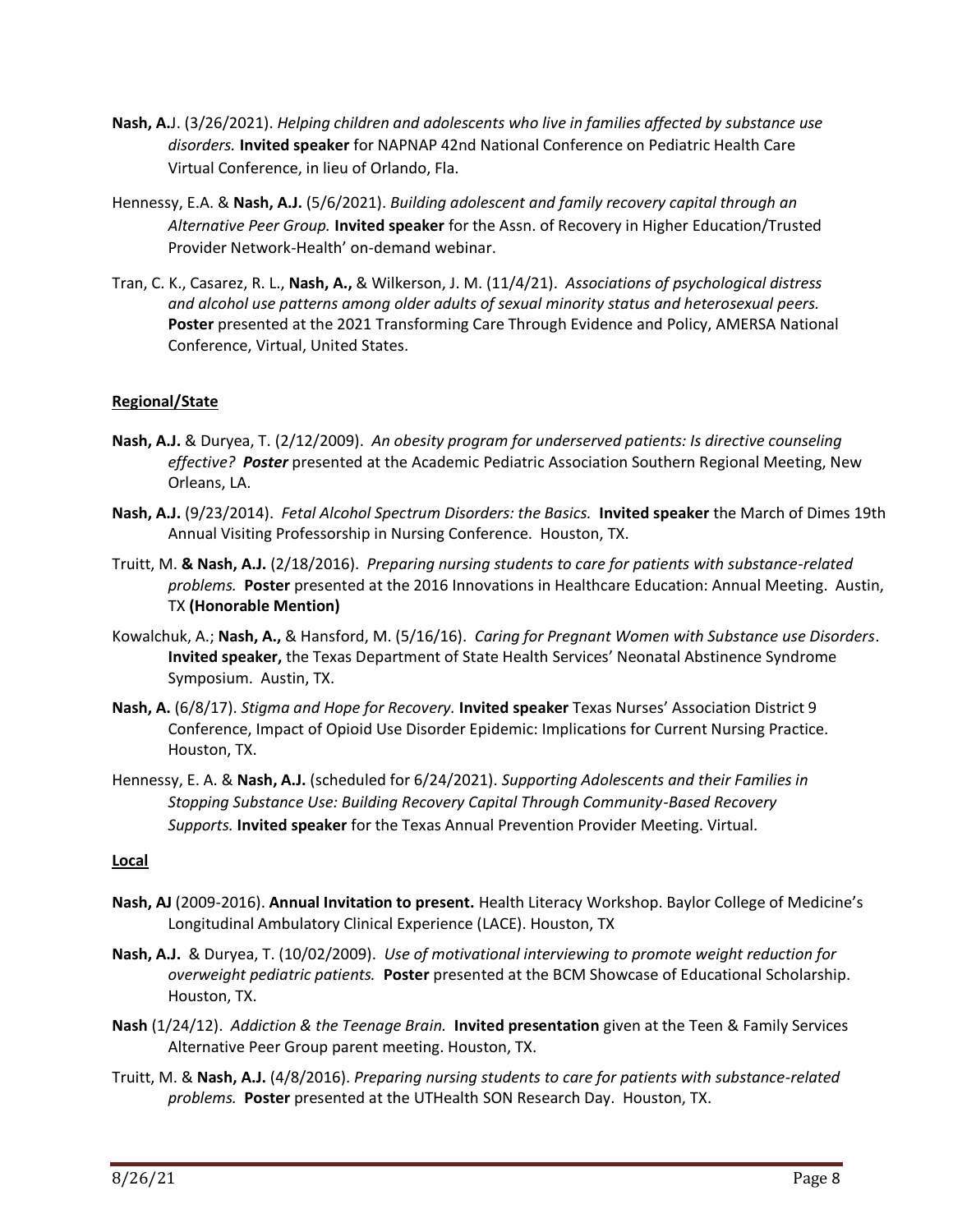- **Nash, A.J.** (11/17/17). *Stigma, recovery, and you: How nurses can reduce the effects of stigma and promote recovery for patients with alcohol and drug problems.* **Invited speaker,** Memorial Hermann Conference "Ethical, Legal and Clinical Challenges in Nursing", Houston, TX.
- Giraldi, K. & **Nash, A.J.** (4/6/18). *Barriers and strategies to improve recruitment and research survey completion by adolescents in treatment for substance use disorder.* **Poster** presented at the UTHealth Cizik School of Nursing 7th Annual Research/Evidence based Practice Day. Houston, TX.
- Nash, AJ (5/5/18). The Alternative Peer Group: A Model for Youth Recovery. Invited speaker. 44<sup>th</sup> Annual Conference on Addiction Studies, Houston Chapter Texas Association of Addiction Professionals. Houston, TX.

## **Professional Memberships**

| National Association of Pediatric Nurse Practitioners (NAPNAP) Fellow | 1997-Present |
|-----------------------------------------------------------------------|--------------|
| Academic Pediatric Association                                        | 2008-2012    |
| Association for Medical Education & Research in Substance Abuse       | 2011-2019    |
| National Association for Addiction Professionals                      | 2012-2014    |
| NAPNAP Behavioral/Mental Health SIG                                   | 2012-Present |
| NAPNAP Adolescent Health Care SIG                                     | 2018-2020    |
| American Society of Addiction Medicine (Associate)                    | 2013-2016    |
| Society of Addiction Psychology                                       | 2018-2021    |
| Mixed Methods International Research Association                      | 2019-Present |
| American Association of Nurse Practitioners                           | 2019-Present |
| Society for Developmental and Behavioral Pediatrics                   | 2021-Present |
| <b>Texas Nurse Practitioners</b>                                      | 2021-Present |

#### **PROFESSIONAL SERVICE**

| Procedure Committee Memorial Hospital Colorado Springs,                                                                          | Member                                 | 1986-1987    |
|----------------------------------------------------------------------------------------------------------------------------------|----------------------------------------|--------------|
| Children's Specialty Council Seton Medical Center Austin, TX                                                                     | Member                                 | 1998-1999    |
| Health B.A.S.I.C.S. Committee, National Children's Health Fund Clinician Member                                                  |                                        | 1998-2000    |
| <b>Houston Chapter NAPNAP</b>                                                                                                    | Membership Co-Chair                    | 2009-2010    |
| Sigma Theta Tau Zeta Pi                                                                                                          | <b>Grant Reviewer</b>                  | 2014-Present |
| Texas Office of Prevention of Developmental Disabilities' Fetal Education Work Group<br>Alcohol Spectrum Disorders Collaborative |                                        | 2014-2017    |
| Texas Dept. State Health Services Neonatal Abstinence<br>Syndrome Collaborative                                                  | Education work group                   | 2015-2017    |
| NAPNAP Developmental Behavioral Mental Health SIG                                                                                | <b>Position Statement</b><br>Workgroup | 2016-Present |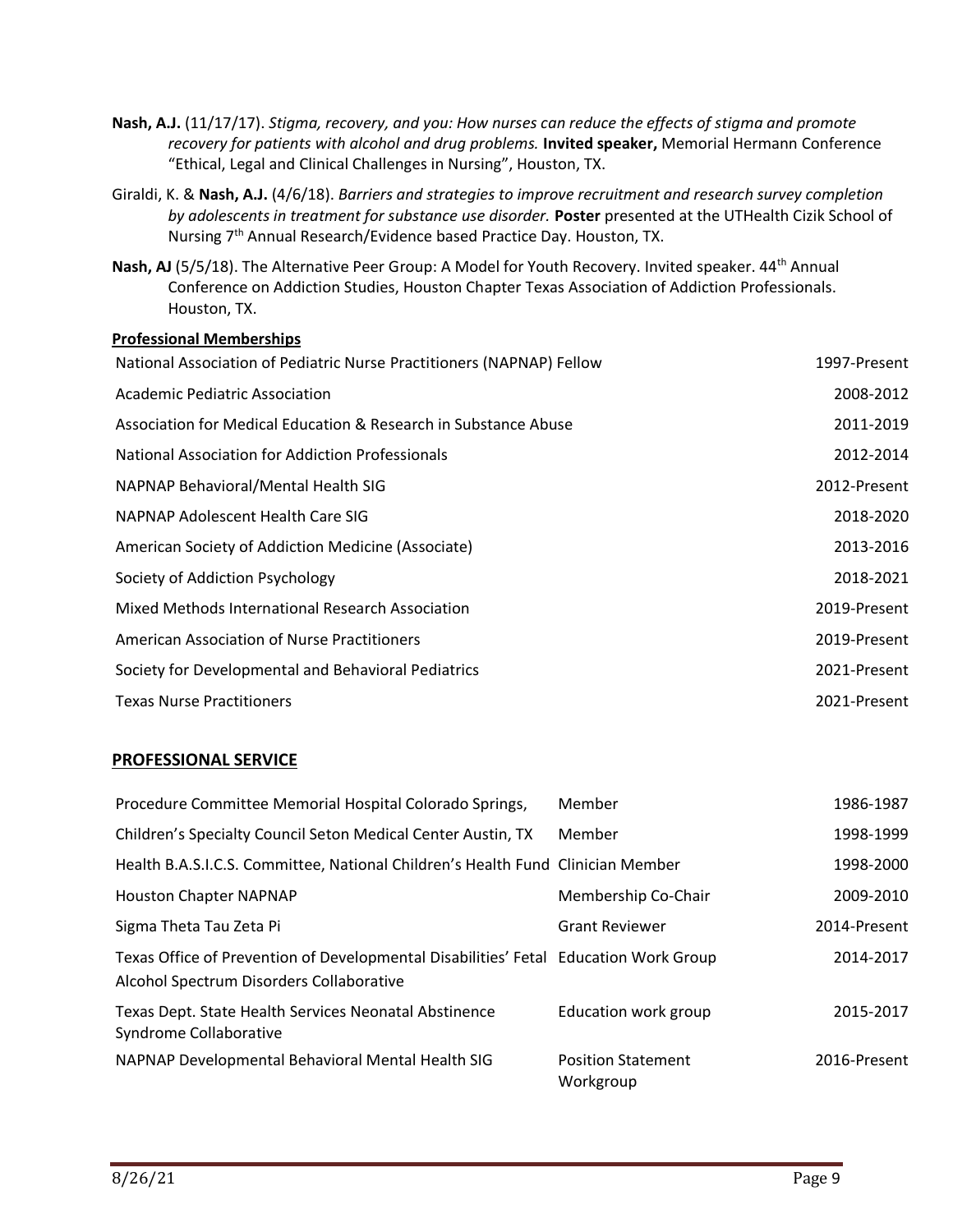| Texas Nurses Association, District 9                                                                      | Annual Conference<br><b>Planning Committee</b>            | 2016-2017 |
|-----------------------------------------------------------------------------------------------------------|-----------------------------------------------------------|-----------|
| NAPNAP Developmental Behavioral Mental Health SIG                                                         | <b>Annual Meeting Social</b><br><b>Planning Committee</b> | 2017-2018 |
| <b>Association of Alternative Peer Groups</b>                                                             | Research and<br><b>Accreditation Advisor</b>              | 2015-2020 |
| CDC/AAP Expert Forum: Potential Strategies and<br>Opportunities for Monitoring the Proportion of Children | <b>NAPNAP Representative</b>                              | 2021      |

# **Consultations**

| Organization            | Location    | Role                         | Inclusive dates |
|-------------------------|-------------|------------------------------|-----------------|
| Santa Maria Hostel, Inc | Houston, TX | Children's Health Consultant | 2017-2020       |

## **Editorial Boards/Panels**

Affected by a Fetal Alcohol Spectrum Disorders

| Substance Abuse Journal                                                                              | Reviewer Special Adolescent Issue                  | 2014         |
|------------------------------------------------------------------------------------------------------|----------------------------------------------------|--------------|
| Journal of Groups in Addiction & Recovery                                                            | Reviewer                                           | 2016         |
| Journal of Addictions Nursing                                                                        | Reviewer                                           | 2016-Present |
| <b>Addictive Behaviors Journal</b>                                                                   | Reviewer                                           | 2018-Present |
| Substance Abuse: Research & Treatment                                                                | Reviewer                                           | 2018-Present |
| Addiction Research and Theory                                                                        | Reviewer                                           | 2020-Present |
| Journal of Drug & Alcohol Dependence                                                                 | Reviewer                                           | 2020-Present |
| <b>Abstract Review panels (past to current)</b>                                                      |                                                    |              |
| Association for Medical Education &<br>Research in Substance Abuse (AMERSA)                          | Reviewer National Conference Workshop<br>Abstracts | 2016-2018    |
| Assn. of Recovery in Higher Ed/Assn. of<br>Recovery High Schools/Assn. of Alternative<br>Peer Groups | <b>Reviewer National Conference Abstracts</b>      | 2019-2020    |
| Society of Addiction Psychology                                                                      | Reviewer National Meeting Poster Abstracts         | 2019-2020    |
| <b>Institutional Service</b>                                                                         |                                                    |              |
| Cizik SON at UTHealth                                                                                |                                                    |              |
| <b>Baccalaureate Council</b>                                                                         | Member                                             | 2013-2015    |
| <b>Masters Council</b>                                                                               | Member                                             | 2013-Present |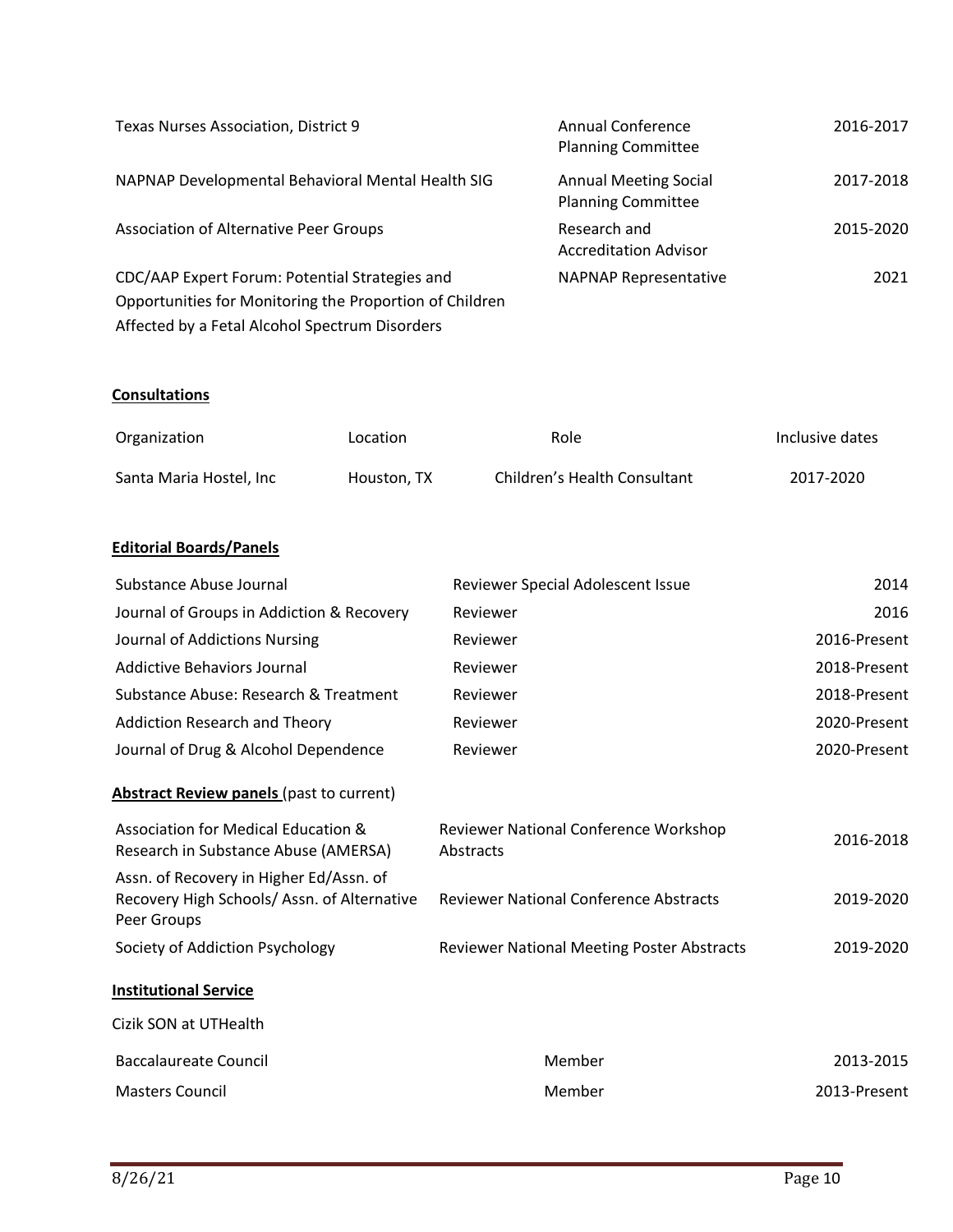| <b>Masters Council MSN Orientation Task Force</b>                           | Member                                                     | 2016         |
|-----------------------------------------------------------------------------|------------------------------------------------------------|--------------|
| <b>TMC Qualitative Mixed Methods RIG</b>                                    | Member                                                     | 2014-2015    |
| <b>Faculty Life Council</b>                                                 | Member                                                     | 2016-2018    |
| Faculty Life Council Policy Review Task Force                               | Member                                                     | 2017-2018    |
| <b>SON Research Symposium</b>                                               | <b>Moderator: Podium Presentations</b>                     | 2017         |
| Faculty Life Council Regents Outstanding Teacher Award<br>Review task force | Member                                                     | 2018         |
| MSN Online Course Evaluation Team                                           | Evaluator                                                  | 2018, 2021   |
| <b>PhD Council</b>                                                          | Member                                                     | 2018-2020    |
| PhD Council faculty-student dissemination plan<br>subcommittee              | Member                                                     | 2019         |
| PhD Student Writing Award                                                   | Reviewer                                                   | 2019         |
| PhD Council Quantitative & Qualitative Curriculum Review                    | Committee member                                           | 2019         |
| <b>CSON Faculty Assembly</b>                                                | Secretary                                                  | 2019-2020    |
| UTHealth Inter-professional Mass Casualty Simulation                        | Faculty volunteer                                          | 2019         |
| <b>DNP Council</b>                                                          | Member                                                     | 2020-Present |
| <b>CSON Faculty Life Council</b>                                            | Chair-Elect                                                | 2020-2021    |
| <b>CSON Research Search Council</b>                                         | Member                                                     | 2020-2021    |
| <b>CSON Clinical Search Council</b>                                         | Member                                                     | 2020-2021    |
| <b>CSON Faculty Life Council</b>                                            | Chair                                                      | 2021-2022    |
| <b>Community Service</b>                                                    |                                                            |              |
| Teen and Family Services Research Committee                                 | Chair                                                      | 2014-2020    |
| Association of Alternative Peer Groups                                      | Research and accreditation advisor,<br>conference planning | 2015-2020    |
| Houston Recovery Initiative                                                 | Member & Research Advisor                                  | 2014-2015    |
| <u>APPENDICES</u>                                                           |                                                            |              |
| <b>Courses Taught</b>                                                       |                                                            |              |

| <b>BCM</b> | didactic | Physician, Patient, & Society (MS I-II)                                                  | <b>Small Group Facilitator</b>  | 2006-2009 |
|------------|----------|------------------------------------------------------------------------------------------|---------------------------------|-----------|
| <b>BCM</b> | didactic | Health Literacy Workshop (Interns)                                                       | Coordinator & Instructor        | 2007-2010 |
| <b>BCM</b> | didactic | Medically Under-served Pathway:<br>Longitudinal Ambulatory Clinical<br>Experience (MS-3) | Co-Director with W.<br>Huang MD | 2007-2010 |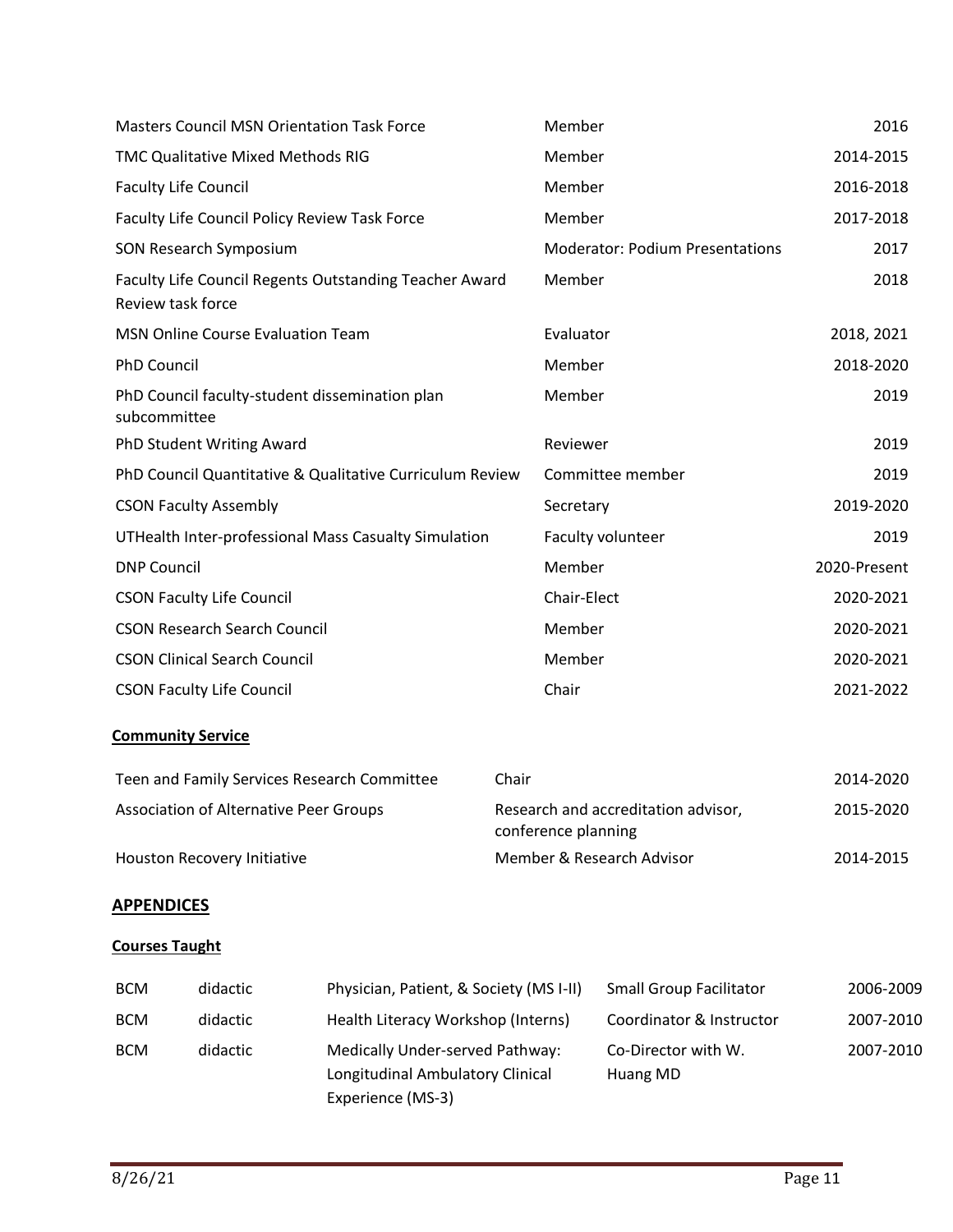| Cizik SON | Clinical/Didactic | N3536 Child & Adolescent Health Care                                                   | <b>Clinical Supervisor &amp;</b><br>Pediatric lectures                                                                                  | 2011-2012        |
|-----------|-------------------|----------------------------------------------------------------------------------------|-----------------------------------------------------------------------------------------------------------------------------------------|------------------|
| Cizik SON | Didactic          | Pediatric Emergency Assessment and<br><b>Recognition and Stabilization (PEARS)</b>     | Co-Instructor                                                                                                                           | 2011-2012        |
| Cizik SON | Didactic          | N4527 Professional Practice &<br>Leadership                                            | Co-faculty                                                                                                                              | 2013             |
| Cizik SON | Clinical          | N-6195-B FNP II Clinical                                                               | <b>Clinical Faculty</b>                                                                                                                 | 2013-2014, 2020- |
| Cizik SON | Didactic          | N-6194 & N6195 FNP I & II                                                              | <b>Pediatric Content</b><br>Assistant                                                                                                   | 2013-2014        |
| Cizik SON | Clinical/Didactic | N-4521B-100 Community/Public<br><b>Health Clinical</b>                                 | Clinical Instructor<br>Developed clinical<br>curriculum for BSN<br>students to learn to work<br>with people with<br>addictive disorders | 2013-2016        |
| Cizik SON | Online didactic   | N6165W Advanced Practice Role in<br><b>Population Health</b>                           | Co-faculty & Lead Faculty                                                                                                               | 2014-2020        |
| Cizik SON | Didactic/lab      | N3511 Health Assessment Lab                                                            | Lab Instructor                                                                                                                          | 2015             |
| Cizik SON | Online didactic   | N6659W Graduate elective:<br>Addressing Substance Use in Primary<br>Care               | Developed course<br>Lead Faculty                                                                                                        | 2016             |
| Cizik SON | Didactic          | N7522 Doctoral Elective: Generating<br>and Collecting Data for Qualitative<br>Research | <b>Course Coordinator</b><br>Lead and Co-faculty                                                                                        | 2017-2019        |
| Cizik SON | Didactic          | N7523 Doctoral Elective: Qualitative<br>Data Analysis                                  | <b>Course Coordinator</b><br>Lead and Co-faculty                                                                                        | 2018-2020        |
| Cizik SON | Didactic          | N7700 Doctoral Independent Study:<br>Qualitative Research Practicum                    | Lead Faculty                                                                                                                            | 2018             |
| Cizik SON | Online didactic   | N6105 Evaluation & Application of<br>Research                                          | Co-faculty                                                                                                                              | 2018-2020        |
| Cizik SON | Didactic          | N6830-330 DNP clinical scholarship<br>Portfolio Development Advisement                 | <b>DNP Advisor</b>                                                                                                                      | 2018-Present     |
| Cizik SON | Clinical          | N6195B FNP II Clinical                                                                 | Clinical Instructor                                                                                                                     | 2019-2020        |
| Cizik SON | Online didactic   | N6807 Evidence-Based Practice                                                          | Co-faculty                                                                                                                              | 2020             |
| Cizik SON | Online didactic   | N6106 Nursing Research &<br>Epidemiology for Evidence-Based<br>Practice                | Co-faculty                                                                                                                              | 2020             |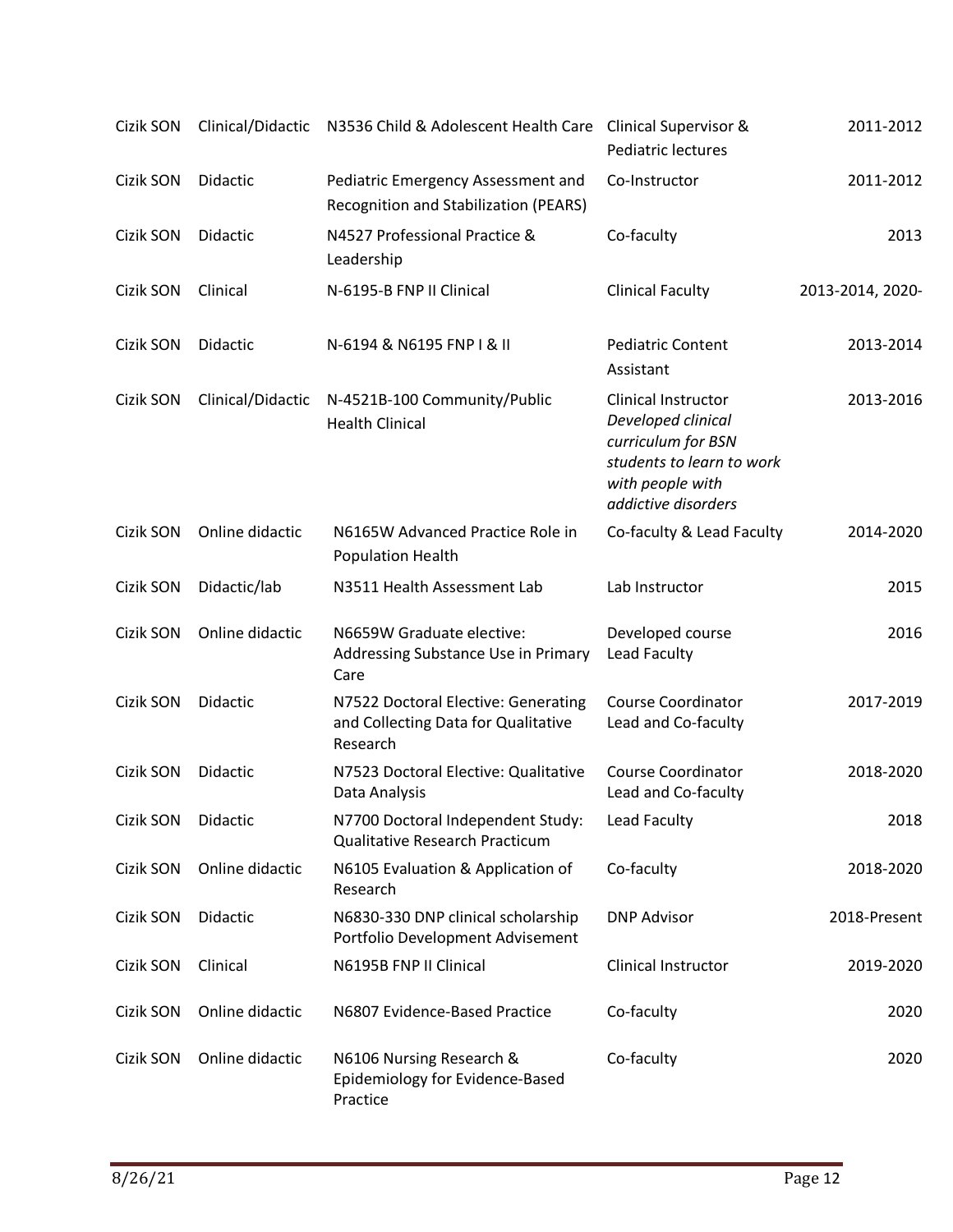| Cizik SON Online didactic | N6105 Evaluation & Application of | Lead Faculty | 2020-Present |
|---------------------------|-----------------------------------|--------------|--------------|
|                           | Research                          |              |              |

# **List of Project/Thesis/Dissertation Advisees**

| <b>Name</b>                                 | <b>Title</b>                                                                                                                                                     | Role                    | <b>Degree</b>      | Date         |
|---------------------------------------------|------------------------------------------------------------------------------------------------------------------------------------------------------------------|-------------------------|--------------------|--------------|
| Chris Gideon MSN, APRN,<br>ENP, CEN, LP.    | Outpatient and Residential Medication<br>Assisted Treatment for Opioid Use<br>Disorder with Buprenorphine and<br>Naltrexone:<br>State of the Science 2016 - 2018 | Candidacy:<br>Member    | PhD                | 2020         |
|                                             | Predictors of short-term residential<br>treatment completion preceded by<br>detoxification for opioid use disorder                                               | Dissertation:<br>Member |                    |              |
| Carolyn Tran DNP, APRN,<br>GNP-BC, PMHNP-BC | Clinical correlates associated with PTSD:<br>Findings from the National<br>Epidemiologic Survey on Alcohol and<br><b>Related Conditions-III</b>                  | Candidacy:<br>Member    | PhD                | 2020         |
| Carolyn Tran DNP, APRN,<br>GNP-BC, PMHNP-BC | Perceived health and health risk factors<br>between older adults of sexual minority<br>status and heterosexual older adults                                      | Dissertation:<br>Member | PhD                | 2020-2021    |
| Shruthi Manas                               | Developing Natural Language Processing Dissertation:<br>predictive models for OUD treatment                                                                      | member                  | PhD                | 2021-Present |
| Monica Thomas MSN,<br>APRN, PMHNP-BC        | Collaborating with the Dallas County Jail<br>to address correctional officers' stress                                                                            | Advisor/Chair           | DNP-PM-NP          | 2018-2021    |
| Greta Adams MSN, APRN,<br>FNP, ACNP-BC      | Evaluation of Bradycardia Events in<br>Premature Infants Affecting Length of<br>Hospitalization                                                                  | Advisor/Chair           | DNP-PM-NP          | 2019-Present |
| Mary Kurian MSN, FNP-BC                     | Antibiotic Stewardship Program in<br>Pediatric Urgent Care                                                                                                       | Advisor/Chair           | DNP-PM-NP          | 2020-Present |
| Lindsey Wells RN, BSN, CPN TBD              |                                                                                                                                                                  | Advisor/Chair           | <b>BSN-DNP-FNP</b> | 2020-Present |
| Nathalie Guirand BSN, RN                    | <b>TBD</b>                                                                                                                                                       | Advisor/Chair           | <b>BSN-DNP-FNP</b> | 2020-Present |
| Stacy Alvarez BSN, RN                       | TBD                                                                                                                                                              | Advisor/Chair           | BSN-DNP-PMHNP      | 2021-Present |
| Melissa Correa BSN, RN                      | TBD                                                                                                                                                              | Advisor/Chair           | BSN-DNP-PMHNP      | 2021-Present |
| Isabel David BSN, RN                        | TBD                                                                                                                                                              | Advisor/Chair           | BSN-DNP-PMHNP      | 2021-Present |
| Darlene Fauser BSN, RN                      | TBD                                                                                                                                                              | Advisor/Chair           | BSN-DNP-PMHNP      | 2021-Present |
| Lakeyna Spikes BSN, RN                      | TBD                                                                                                                                                              | Advisor/Chair           | BSN-DNP-FNP        | 2021-Present |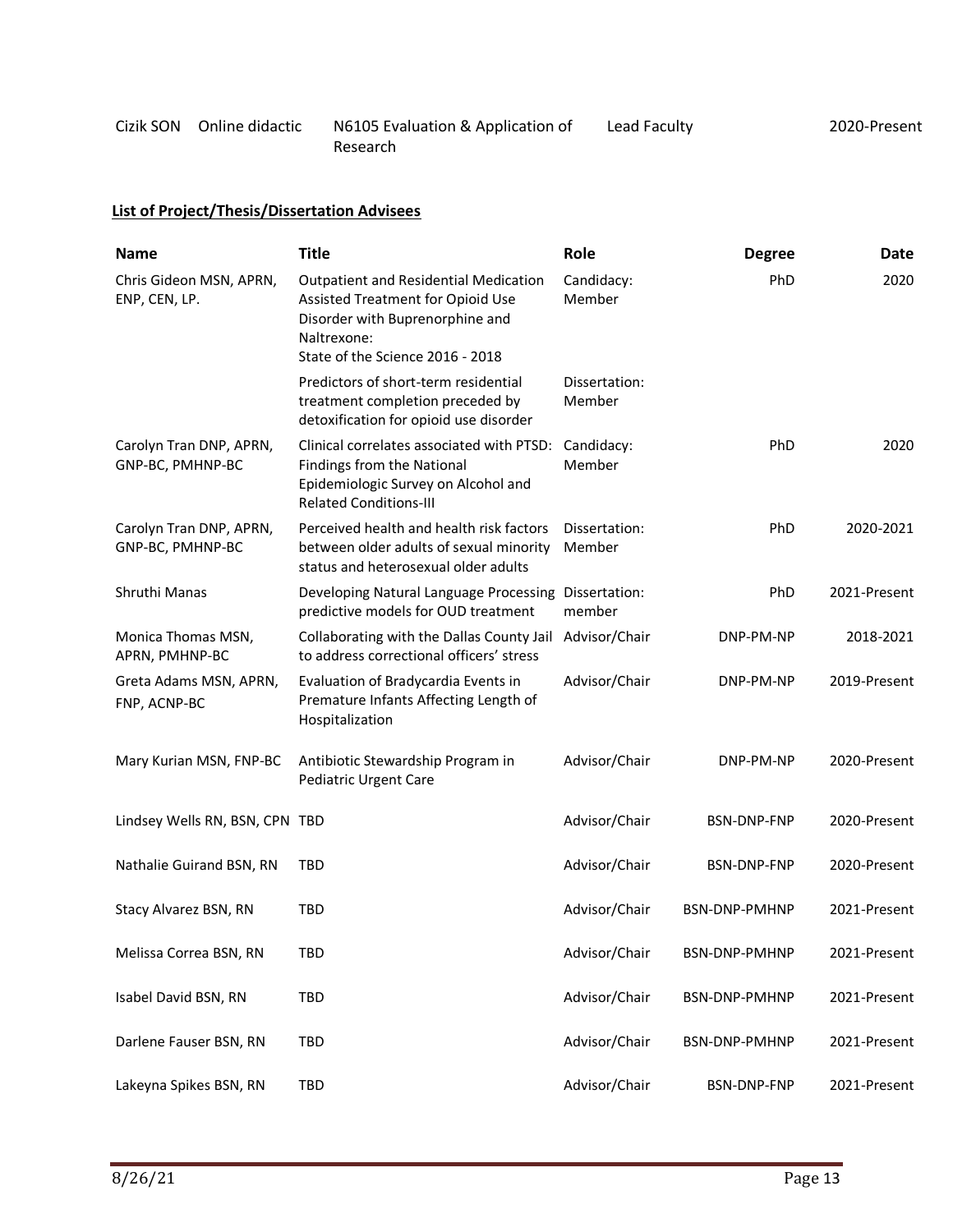| Shruthi Manas MS | TBD | Dissertation | <b>PhD Biomedicak</b> | 2021-Present |
|------------------|-----|--------------|-----------------------|--------------|
|                  |     | Committee    | <b>Informatics</b>    |              |
|                  |     | Member       |                       |              |

# **OTHER Mentoring**

| Name                                                                          | Role                                                             | Year(s)      |
|-------------------------------------------------------------------------------|------------------------------------------------------------------|--------------|
| Zara McKenna                                                                  | BSN Research Honor student & publication                         | 2015         |
| Morgan Truitt                                                                 | BSN Research Honor student, poster<br>presentation & publication | 2015-2016    |
| Sara Bitting LMSW intern                                                      | Publication of case study                                        | 2016         |
| Margaret Roberson                                                             | <b>BSN Research Honor student</b>                                | 2016         |
| Alexandra Edwards                                                             | <b>BSN Research Honor student</b>                                | 2016         |
| Keedra Giraldi                                                                | BSN Research Honor student, poster<br>presentation & publication | 2017         |
| Anitra Frederick PhD, CPNP-PC                                                 | Lead preceptor: PNP license reactivation                         | 2017         |
| Ayoka Badmus MSN, RN-BC                                                       | Doctoral: Qualitative Research practicum                         | 2018-2019    |
| Jennifer DiMaggio MSN, MPH, APRN                                              | Transition to APN and faculty roles                              | 2018-2020    |
| Dana Ledet-Hurd MSN, APRN, PMHNP-BC                                           | DNP Advisor (left 2 <sup>nd</sup> semester)                      | 2018-2019    |
| Sandra Branson PhD, RN                                                        | Faculty Mentor in Qualitative research                           | 2019         |
| Nina Z. Smith MPH                                                             | <b>Publication of Qualitative Research</b>                       | 2019-2020    |
| Pablo J. Vasquez, PhD(c), MBA, RN, NEA-BC Publication of Qualitative Research |                                                                  | 2019-2020    |
| Pamela Munoz MSN, APRN, FNP-C                                                 | Publication of Systematic review                                 | 2019-2020    |
| Ashley Carranza MSN, APRN, FNP-C                                              | <b>Publication of Systematic Review</b>                          | 2019-2020    |
| Nimmy Narvios MSN, APRN, PMHNP-BC                                             | DNP Advisor (left 2 <sup>nd</sup> semester)                      | 2019-2020    |
| Hildreth Eloi DNP, MSN, RN                                                    | Faculty mentor: Publication and presentations                    | 2020-Present |
| Sarah Bennett                                                                 | Publication of MSN systematic review                             | 2020         |